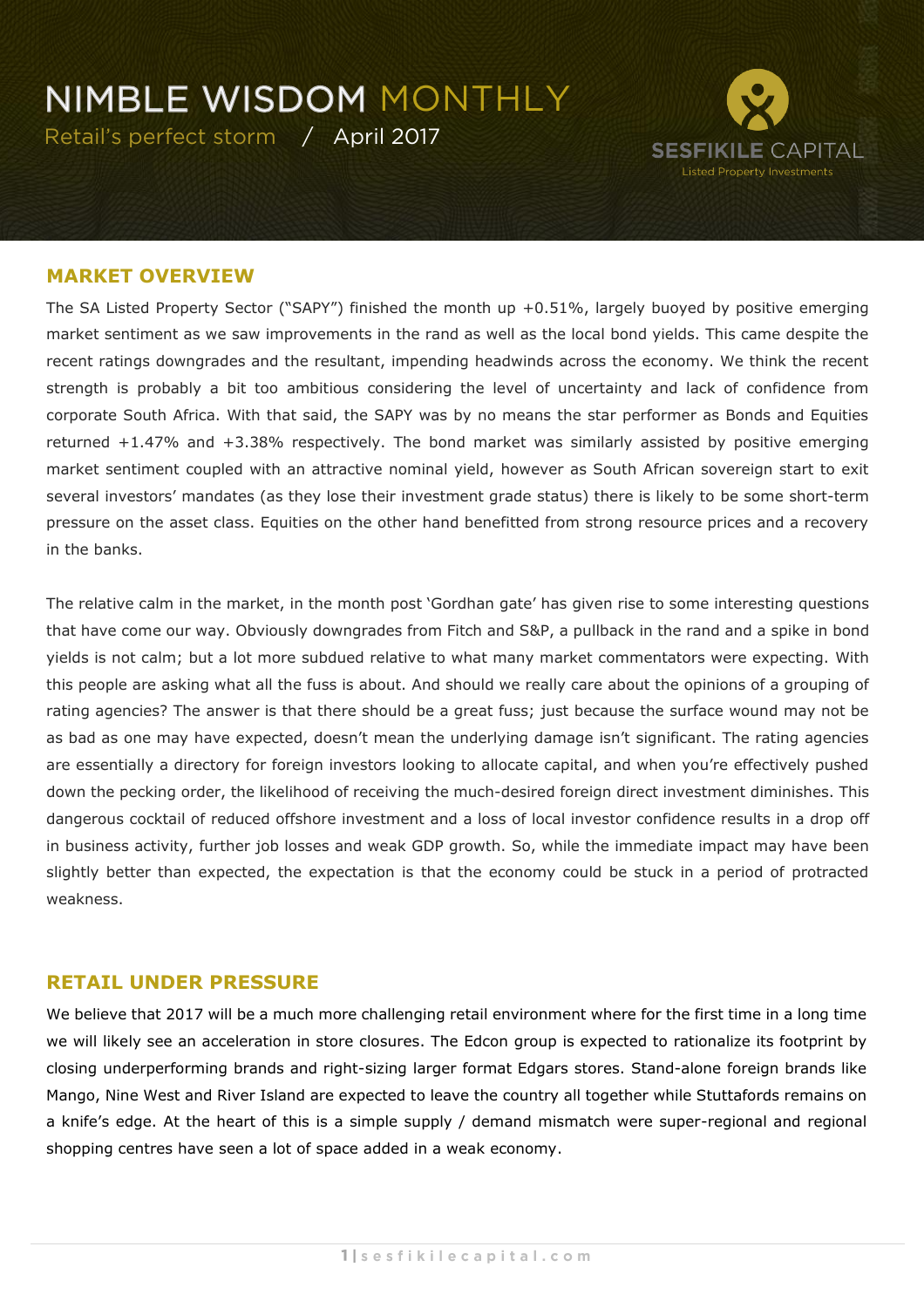## **NIMBLE WISDOM MONTHLY**

Retail's perfect storm / April 2017



In 2016, the Gauteng market saw the opening of Mall of Africa (+120 000m2), Centurion and Menlyn Mall expanding and Mall of the South cannibalise competing centres such as The Glen. We are also of the view that malls have been built too big (we simply don't have enough retailers to fill these Malls), and will see vacancies rise from the current 5% level. As per recent IPD figures, growth in trading densities have decelerated to around 5.3% overall, with larger centres being the laggards, showing 0.3% to 3% growth.

We have spent some time traversing the country's malls and have noticed a spike in vacancies and opportunistic tenancies. On randomly speaking to those working in stores, our views were confirmed. One common response was "if you're not on sale, no one is coming into your store". We still believe that the dominant super regional centres will come through in time as markets normalise, however in the short term the lower LSM, less discretionary offerings should fare better. So while we have been in favour of retail in recent years, we think that there will be some short-term headwinds in the sector.

### **RECENT RESULTS**

Only one company, Rebosis, reported results in April. We provide a summary of the result below.

| <b>COMPANY</b> | <b>DISTRIBUTION</b><br>(CENTS) | <b>GROWTH</b> | <b>COMMENT</b>                                                                                                                                                                                                                                                                                                                                                                                                                                                                                                                                                                                                                                                                                                                                                                                                                                                                                                                                                                                                                                                                                                                                                                                                                                                                                                                                                                                                                                                                                                                                                                                                                                                                                                                                                                                                                                                          |
|----------------|--------------------------------|---------------|-------------------------------------------------------------------------------------------------------------------------------------------------------------------------------------------------------------------------------------------------------------------------------------------------------------------------------------------------------------------------------------------------------------------------------------------------------------------------------------------------------------------------------------------------------------------------------------------------------------------------------------------------------------------------------------------------------------------------------------------------------------------------------------------------------------------------------------------------------------------------------------------------------------------------------------------------------------------------------------------------------------------------------------------------------------------------------------------------------------------------------------------------------------------------------------------------------------------------------------------------------------------------------------------------------------------------------------------------------------------------------------------------------------------------------------------------------------------------------------------------------------------------------------------------------------------------------------------------------------------------------------------------------------------------------------------------------------------------------------------------------------------------------------------------------------------------------------------------------------------------|
| Rebosis        | 60.8                           | $7.1\%$       | First half distribution growth settled at the lower end of the $7 - 9%$ quidance. On face<br>value trading was robust; the retail portfolio saw 6% reversions on renewals on a 88%<br>success rate of renewal with trading densities up 6%. Vacancies across the portfolio<br>were also down from 3.1% to 2.4%, however this was somewhat misleading<br>considering the two new assets were viewed as fully let as a result of the rental<br>quarantee.<br>A big focus of the result was the corporate activity over the last twelve months. The<br>Acquisition of Forrest Hill City and Baywest Mall assisted in upping the retail exposure,<br>however we are sceptical of the price paid in relation to their relatively poor cost of<br>capital and believe future earnings will be under pressure as a result. In addition the<br>conclusion of the Ascension acquisition with the launch of the Rebosis A unit is also<br>somewhat questionable as the effectively acquired more office and created an A-unit<br>which at issue price is a very inefficient source of capital.<br>The offshore position in New Frontier was somewhat disappointing, which could be<br>attributed to Brexit. The operating environment was tough and significant work was<br>done to keep the distribution flat.<br>The balance sheet was put under pressure through the acquisition as the LTV pushed<br>from 33.7% to 41.8%. Although management has indicated that they have lined up a<br>significant office disposal to reduce gearing. The hedging on the cost of debt has also<br>improved 100% hedged for an average 4.3 years.<br>Management are still holding onto the $7 - 9%$ guidance, however we are somewhat<br>more cautious considering the weakness in the retail environment at present coupled<br>with high levels of competition in their respective markets. |